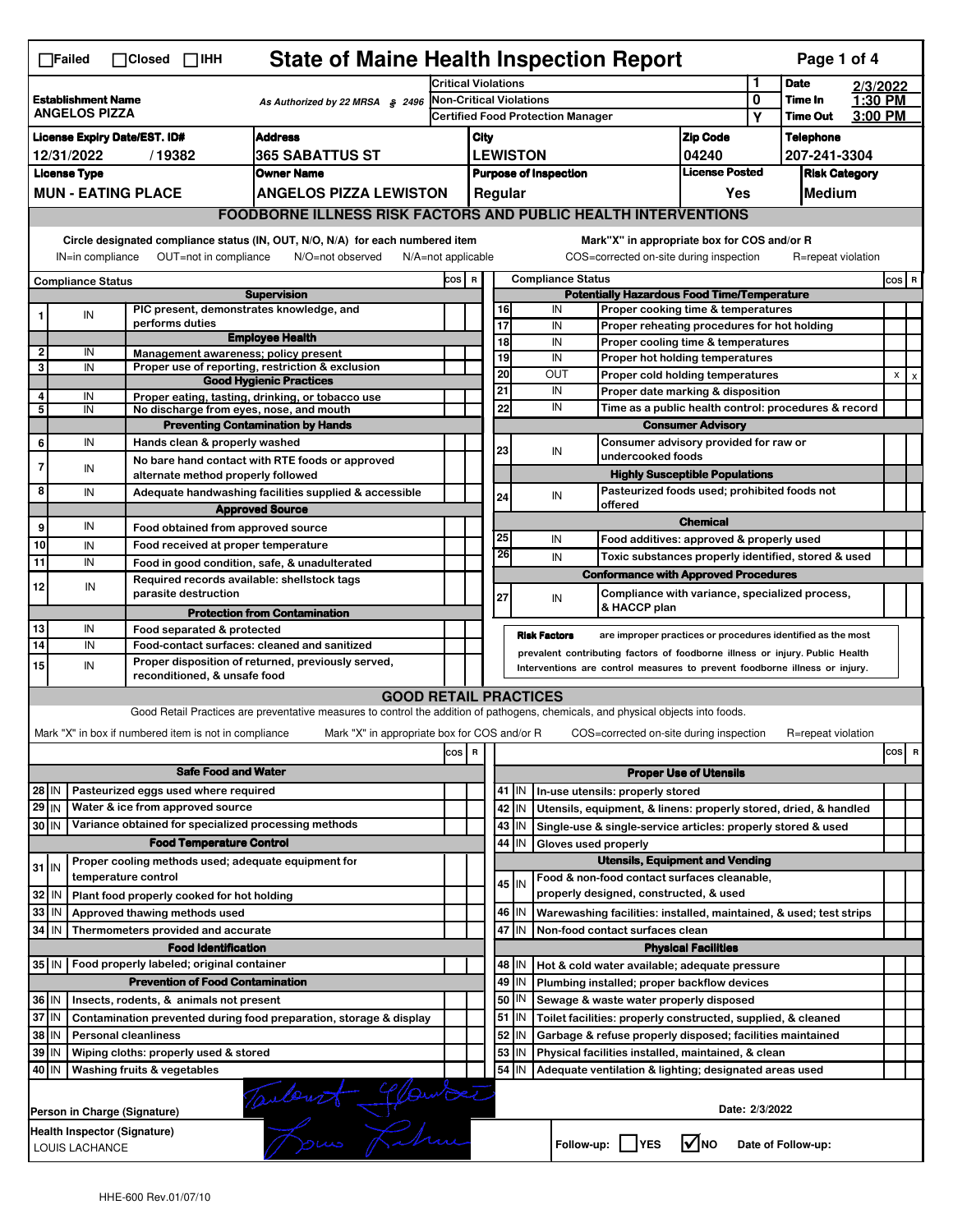|                                                                                                  | Page 2 of 4        |                                 |                                 |              |                   |                                  |
|--------------------------------------------------------------------------------------------------|--------------------|---------------------------------|---------------------------------|--------------|-------------------|----------------------------------|
| <b>Establishment Name</b><br><b>ANGELOS PIZZA</b>                                                |                    | As Authorized by 22 MRSA § 2496 | 2/3/2022<br>Date                |              |                   |                                  |
| <b>Address</b><br>License Expiry Date/EST. ID#<br>/19382<br><b>365 SABATTUS ST</b><br>12/31/2022 |                    |                                 | City / State<br><b>LEWISTON</b> | /ME          | Zip Code<br>04240 | <b>Telephone</b><br>207-241-3304 |
|                                                                                                  |                    |                                 | <b>Temperature Observations</b> |              |                   |                                  |
| Location                                                                                         | <b>Temperature</b> |                                 |                                 | <b>Notes</b> |                   |                                  |
| Hot holding                                                                                      | $178*$             | meatball and sauce              |                                 |              |                   |                                  |
| Pizza area reach in                                                                              | $36*$              | sliced ham                      |                                 |              |                   |                                  |
| Kitchen reach in (bottom)                                                                        | $49*$              | cooked pasta                    |                                 |              |                   |                                  |
| Hand wash sink                                                                                   | $112*$             |                                 |                                 |              |                   |                                  |
| Walk in cooler                                                                                   | $39*$              | sliced salami                   |                                 |              |                   |                                  |
| Take out                                                                                         | $190*$             | pizza                           |                                 |              |                   |                                  |

**Person in Charge (Signature)**

Temberst Glander

**Date: 2/3/2022**

**Health Inspector (Signature)**  LOUIS LACHANCE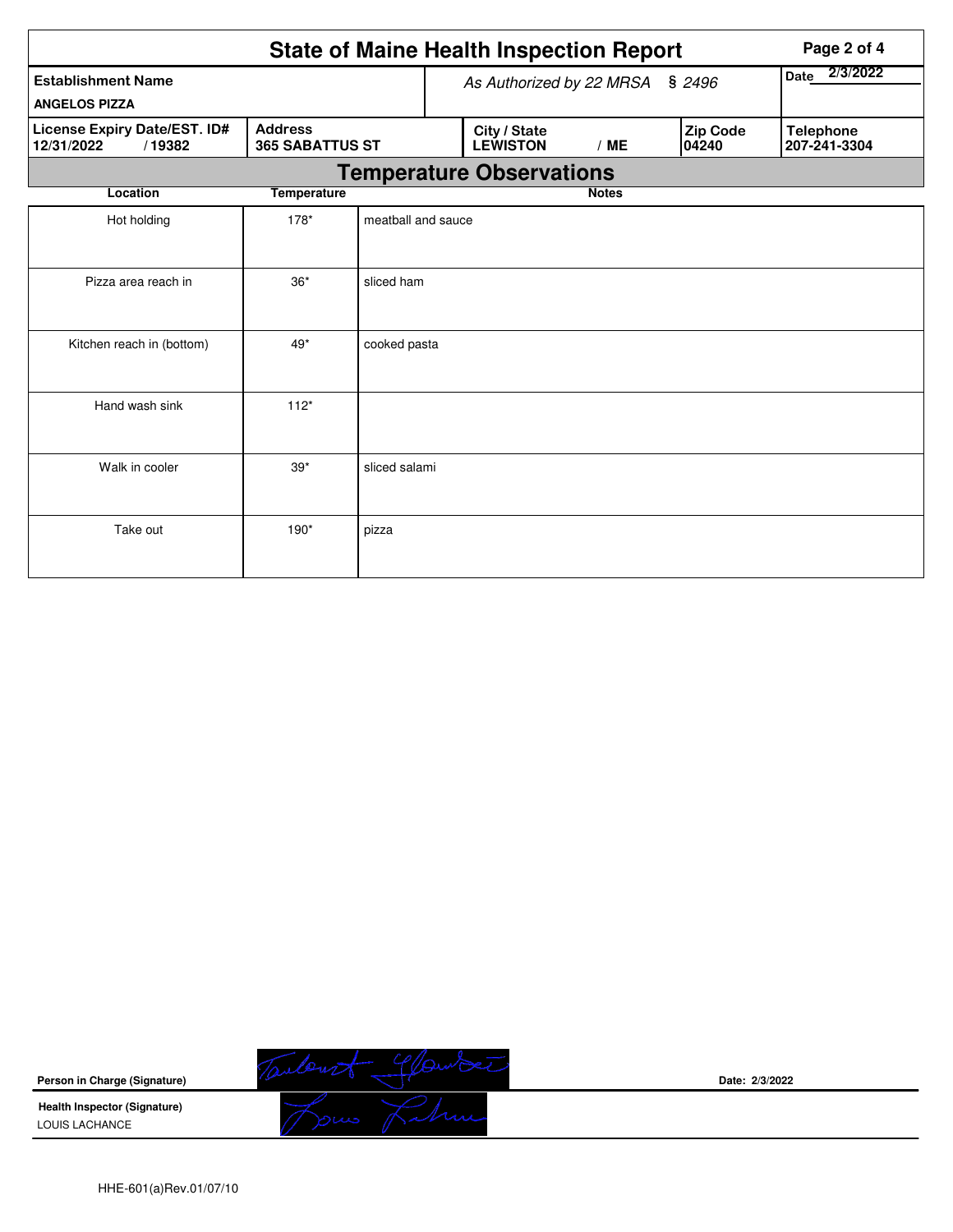|                                                                                                                                                    | Page 3 of 4                              |                                 |    |                          |  |  |  |  |  |
|----------------------------------------------------------------------------------------------------------------------------------------------------|------------------------------------------|---------------------------------|----|--------------------------|--|--|--|--|--|
| <b>Establishment Name</b><br><b>ANGELOS PIZZA</b>                                                                                                  | 2/3/2022<br>Date                         |                                 |    |                          |  |  |  |  |  |
| License Expiry Date/EST. ID#<br>12/31/2022<br>/19382                                                                                               | <b>Address</b><br><b>365 SABATTUS ST</b> | City / State<br><b>LEWISTON</b> | ME | <b>Zip Code</b><br>04240 |  |  |  |  |  |
| <b>Observations and Corrective Actions</b>                                                                                                         |                                          |                                 |    |                          |  |  |  |  |  |
| Violations cited in this report must be corrected within the time frames below, or as stated in sections<br>8-405.11 and 8-406.11 of the Food Code |                                          |                                 |    |                          |  |  |  |  |  |

20: 3-501.16.(A).(2): C: PHF not maintained at 41 F or less.

INSPECTOR NOTES: \*\*REPEAT\*\* Cooked pasta elevated in temperature. Product discarded. Thermostat to cooler adjusted. \*COS discarded

**Person in Charge (Signature)**

**Health Inspector (Signature)**  LOUIS LACHANCE



**Date: 2/3/2022**